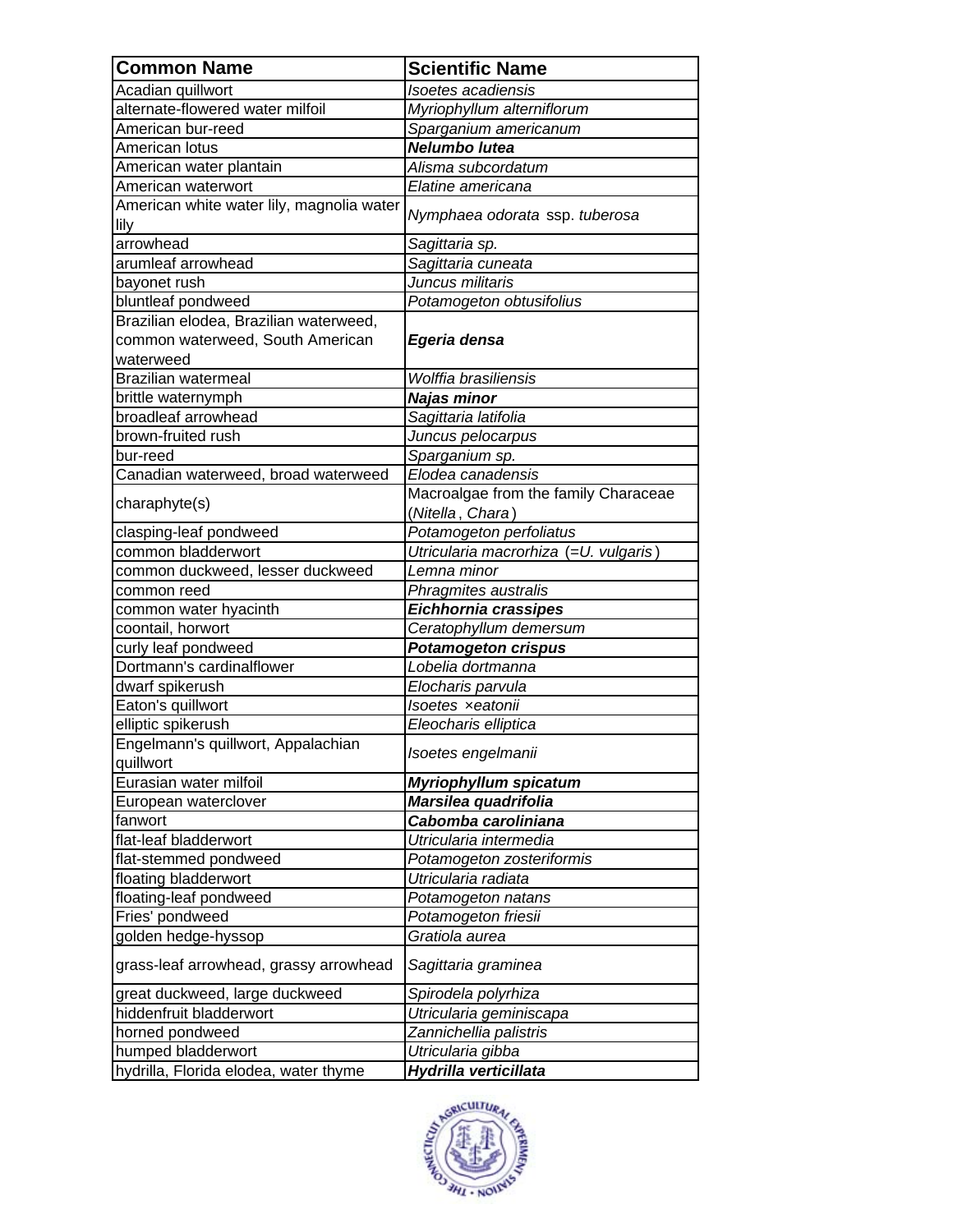| <b>Common Name</b>                     | <b>Scientific Name</b>                                |
|----------------------------------------|-------------------------------------------------------|
| Illinois pondweed                      | Potamogeton illinoensis                               |
| knotweed                               | Polygonum sp.                                         |
| lake ludwigia                          | Ludwigia xlacustris                                   |
| large-leaf pondweed                    | Potamogeton amplifolius                               |
| leafy pondweed                         | Potamogeton foliosus                                  |
| lesser bladderwort                     | Utricularia minor                                     |
| little floating heart                  | Nymphoides cordata                                    |
| long-leaf pondweed                     | Potamogeton nodosus                                   |
| longstem waterwort                     | Elatine triandra                                      |
| low water milfoil                      | Myriophyllum humlie                                   |
| marsh mermaid weed                     | Proserpinaca palustris                                |
| marsh primrose-willow, marsh seedbox   | Ludwigia palustris                                    |
| mosquitofern                           | Azolla sp.                                            |
| mudmat, small-flower mud-mat           | Glossostigma cleistanthum                             |
| needle spikerush                       | Eleocharis acicularis                                 |
| nodding waternymph, slender naiad      | Najas flexilis                                        |
| northern water milfoil, American water |                                                       |
| milfoil                                | Myriophyllum sibiricum                                |
| Oakes' pondweed                        | Potamogeton oakesianus                                |
| parrot feather, brazilian watermilfoil | Myriophyllum aquaticum                                |
| pickerelweed                           | Pontederia cordata                                    |
| pondweed                               | Potamogeton sp.                                       |
| primrose-willow, seedbox               | Ludwigia sp.                                          |
| purple bladderwort                     | Utricularia purpurea                                  |
| quillwort                              | Isoetes sp.                                           |
| ribbon-leaf pondweed                   | Potamogeton epihydrus                                 |
| Robbins pondweed                       | Potamogeton robbinsii                                 |
| rush                                   | Juncus sp.                                            |
| Sago pondweed                          | Stuckenia pectinata                                   |
| sedge(s)                               | Sedges from the family Cyperaceae<br>(Cyperus, Carex) |
| sevenangle pipewort                    | Eriocaulon aquaticum                                  |
| slender water milfoil                  | Myriophyllum tenellum                                 |
| slender waternymph                     | Najas gracillima                                      |
| small pondweed                         | Potamogeton pusillus                                  |
|                                        |                                                       |
| small pondweed                         | Potamogeton pusillus ssp. gemmiparus                  |
| small pondweed                         | Potamogeton pusillus ssp. tenuissimus                 |
| small waterwort                        | Elatine minima                                        |
| snailseed pondweed                     | Potamogeton bicupulatus                               |
| southern naiad, southern waternymph    | Najas guadalupensis                                   |
| spikerush                              | Eleocharis sp.                                        |
| spineless hornwort                     | Ceratophyllum echinatum                               |
| spiny-spored quillwort                 | Isoetes echinospora                                   |
| spiral pondweed                        | Potamogeton spirillus                                 |
| spotted pondweed, heartleaf pondweed   | Potamogeton pulcher                                   |
| swamp loosestrife                      | Decodon verticillatus                                 |
| swamp smartweed                        | Polygonum hydropiperoides                             |
| tapegrass, eel grass, wild celery      | Vallisneria americana                                 |
| Tuckerman's pondweed                   | Potamogeton confervoides                              |